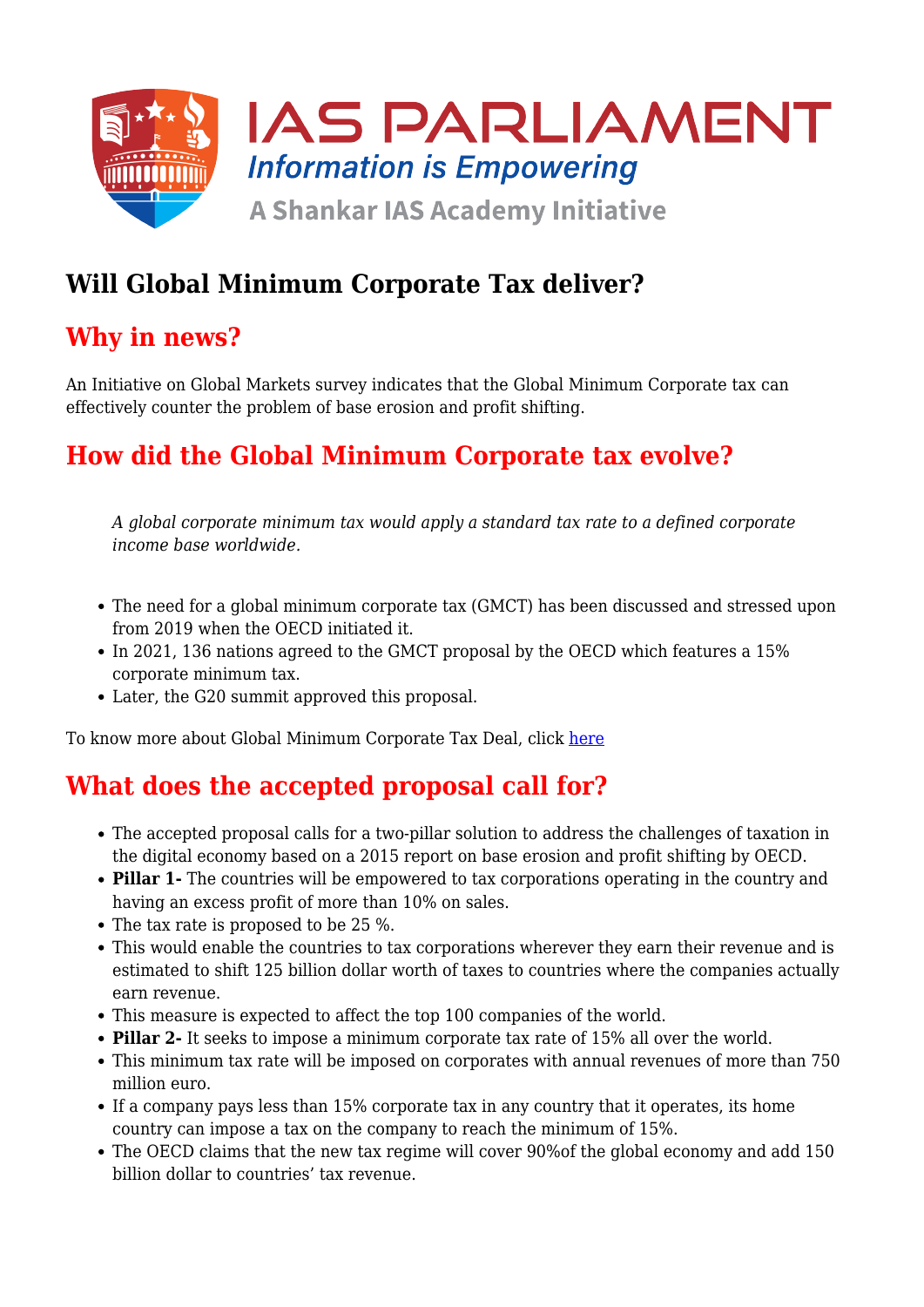# **What were the findings of the IGM Forum Survey?**

- The Initiative on Global Markets (IGM) forum of Chicago Booth publishes the US and European economic expert panels' views on current and relevant economic topics like GMCT.
- **Benefit-** The GMCT would reduce the benefits to companies of shifting profits to low-tax jurisdictions without biasing where they invest.
- **Concerns** Challenges in implementing such a global policy needs the acceptance of all developing countries and tax havens.
- The political will it takes to implement such a policy is doubtful.
- It would reduce investment in currently low-tax countries.
- The efficiency of taxing corporates where they make their sale rather than where they produce or have headquarters saw a more uncertain response.

## **What is there for India?**

- India loses about 10 billion dollars to tax abuse through profit shifting every year, the secondlargest tax revenue loss in Asia.
- India had already taken measures to minimise tax evasion by foreign corporates. This includes
	- Equalisation levy
	- Special Economic Presence (SEP) rules
	- The latest digital services tax
	- $\circ$  Tax Information Exchange Agreements (TIEAs) with tax havens
- The enactment of GMCT requires India to take down these policies and switch to the proposed two-pillar international norms.
- This would mean forgoing revenue of Rs 4,000 crore which it earns through equalisation levy but the minimum rate would create a new pocket of revenue.
- Tax Justice Network estimates India to gain about 4 billion dollar annually under the new norms.
- As the existing corporate tax in India is above the proposed global minimum of 15%, the chance of a dip in foreign direct investment is is not worrisome.

## **What is the way forward?**

- The successful implementation of the deal involves not excluding any country outside the agreement that can become tax havens.
- Another difficulty in the implementation is that the incentive to deviate are too large for countries.
- OPEC and the EU show that it is difficult to coordinate and enforce international treaties.
- Its success is more of a political will than economics since it depends on how much pressure major countries exert on the tax havens.
- Active and sincere cooperation among the countries is necessary for its success.

#### **References**

- 1. [https://www.thehindubusinessline.com/opinion/will-global-minimum-corporate-tax-deliver/artic](https://www.thehindubusinessline.com/opinion/will-global-minimum-corporate-tax-deliver/article64965259.ece) [le64965259.ece](https://www.thehindubusinessline.com/opinion/will-global-minimum-corporate-tax-deliver/article64965259.ece)
- 2. <https://www.investopedia.com/global-corporate-minimum-tax-5192149>